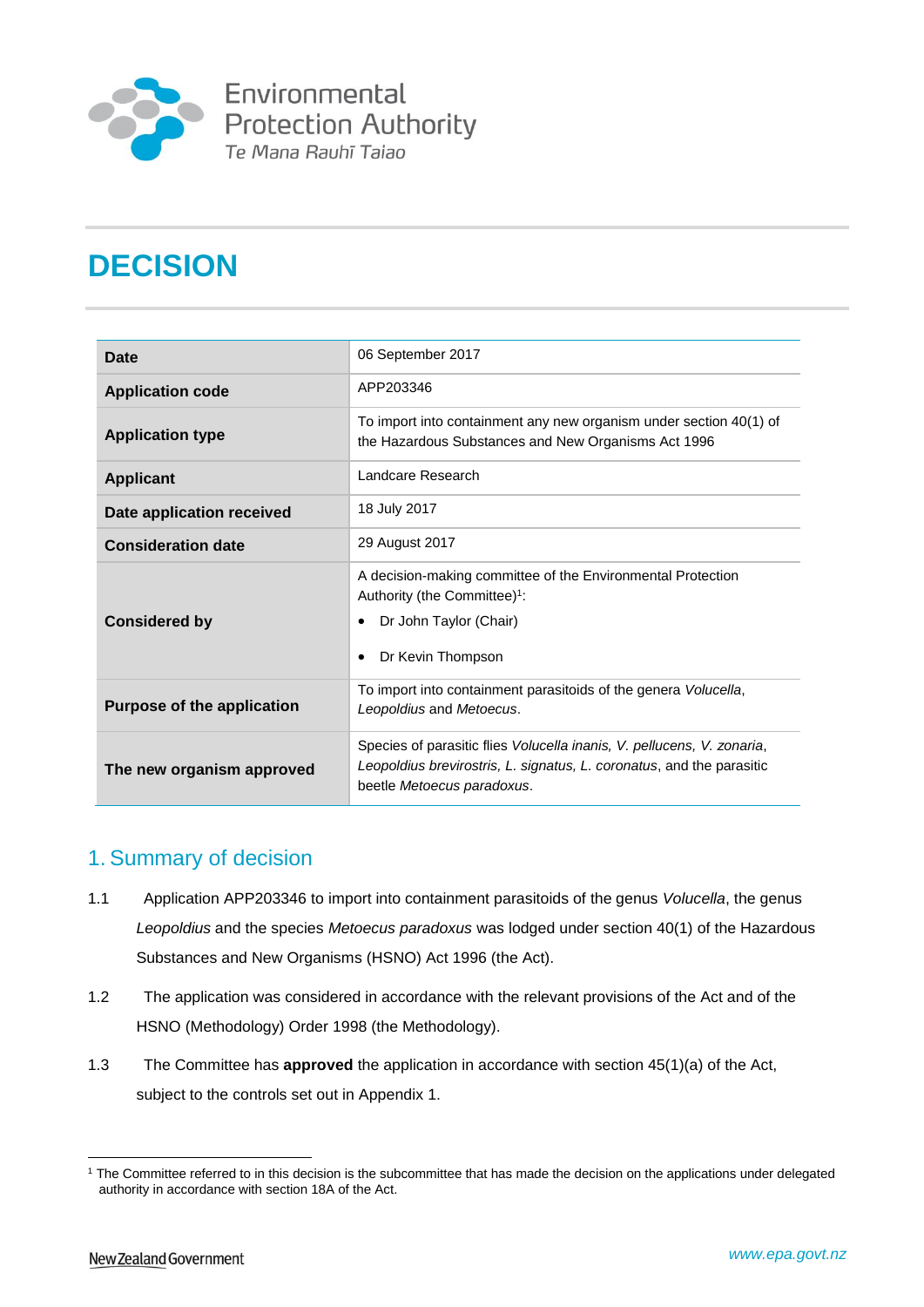$\overline{2}$ 

## 2. Application process

## **Application Receipt**

2.1 The application was formally received for processing on 18 July 2017.

## **Notification**

- 2.2 Section 53(2) of the Act provides that an application under section 40 of the Act may be publicly notified by the Environmental Protection Authority (EPA) if it considers that there is likely to be significant public interest.
- 2.3 The EPA Board has delegated the decision to publicly notify applications under section 53(2) to the Chief Executive, who sub-delegated that decision-making to the General Manager Hazardous Substances and New Organisms as of 17 March 2015. The application was not publicly notified because the General Manager did not identify that there would be any significant public interest in this application.

## **Comments from MPI and DOC**

- 2.4 In accordance with section 58(1)(c) of the Act, the Ministry for Primary Industries (MPI) and the Department of Conservation (DOC) were advised and provided with the opportunity to comment on the application.
- 2.5 MPI did not comment on this application.
- 2.6 DOC noted that it supports the research in principle but made a recommendation to the applicant to consider a range of native species for host specificity testing purposes.
- 2.7 The Committee was satisfied that these comments were taken into account in the consideration of this application.

## **Information available for the consideration**

- 2.8 The information available for the consideration comprised the application form, the EPA staff advice memorandum and the comments received from DOC.
- 2.9 The Committee considered that it had sufficient information to assess the application. To the extent that the application may not meet any legislative information requirements, the Committee waived those requirements.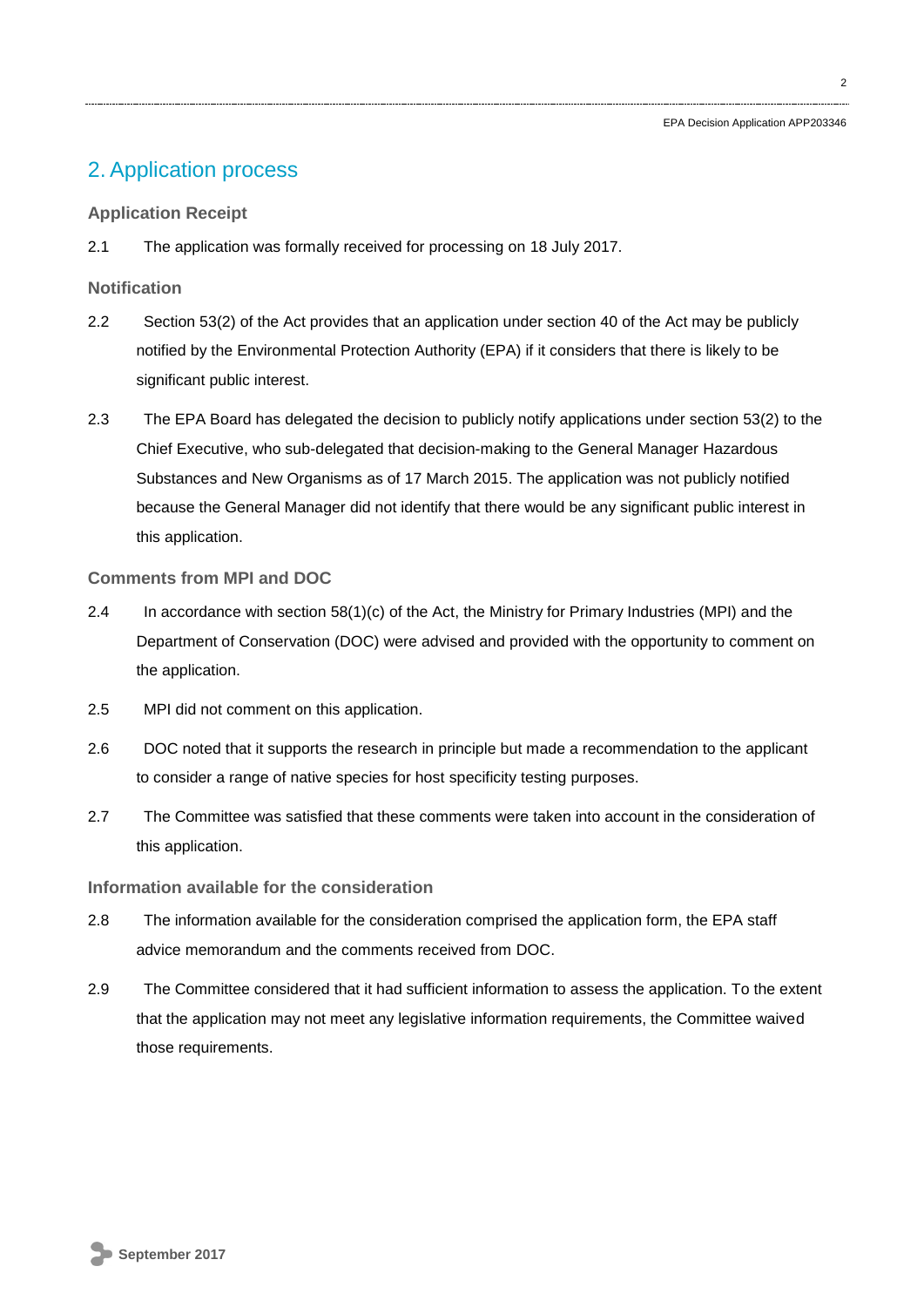### **Sequence of the consideration**

2.10 In its consideration of the application as per the requirements in the Act and the Methodology, the Committee considered whether:

- the application is for one of the purposes specified in the Act
- the new organism can be adequately contained
- the controls provide for matters specified in Schedule 3 (Part 2) of the HSNO Act
- the beneficial effects of having the new organism in containment outweigh the adverse effects of the new organism and any inseparable organism
- the new organism could escape from containment
- the new organism could establish an undesirable self-sustaining population
- the new organism could be eradicated if it established an undesirable self-sustaining population, and the ease of eradication.
- 2.11 Each point is addressed in the following sections of this decision.

## 3. Purpose of the application and scope of the approval

- 3.1 Landcare Research sought approval to import into containment species of parasitic insects (*Volucella inanis, V. pellucens, V. zonaria*, *Leopoldius brevirostris, L. signatus, L. coronatus* and *Metoecus paradoxus*) to research their potential role as biological control agents for invasive social wasps (Vespidae: subfamilies: Polistinae & Vespinae).
- 3.2 The Committee noted that parasitised *Vespula germanica* and *V. vulgaris* wasps as well as wasp nest comb material will be imported with the parasitoids. All adult wasps that emerge from nests will be killed prior to packaging for transport to New Zealand. *Leopoldius* pupae will be imported inside the 'husk' of dead adult wasps while *Volucella* and *Metoecus* species will be imported inside nest combs that contain parasitised wasp larvae.
- 3.3 Section 45(1)(a)(i) of the Act requires that the application be for one of the purposes specified in section 39(1) of the Act. The Committee was satisfied that the purpose of this application falls within the scope of section 39(1)(h) of the Act: "*such other purpose as the Authority thinks fit*", that being scientific research.
- 3.4 The Committee noted that the use of this approval is not limited to the applicant. Therefore other persons could use this approval provided that they comply with the approved organisms description (Table 1); meet the purpose of this approval (for scientific research); and that they meet the controls specified in Appendix 1. Therefore, the Committee imposed **control 10** requiring all approval users to notify the EPA and MPI that they intend to use this approval prior to first use.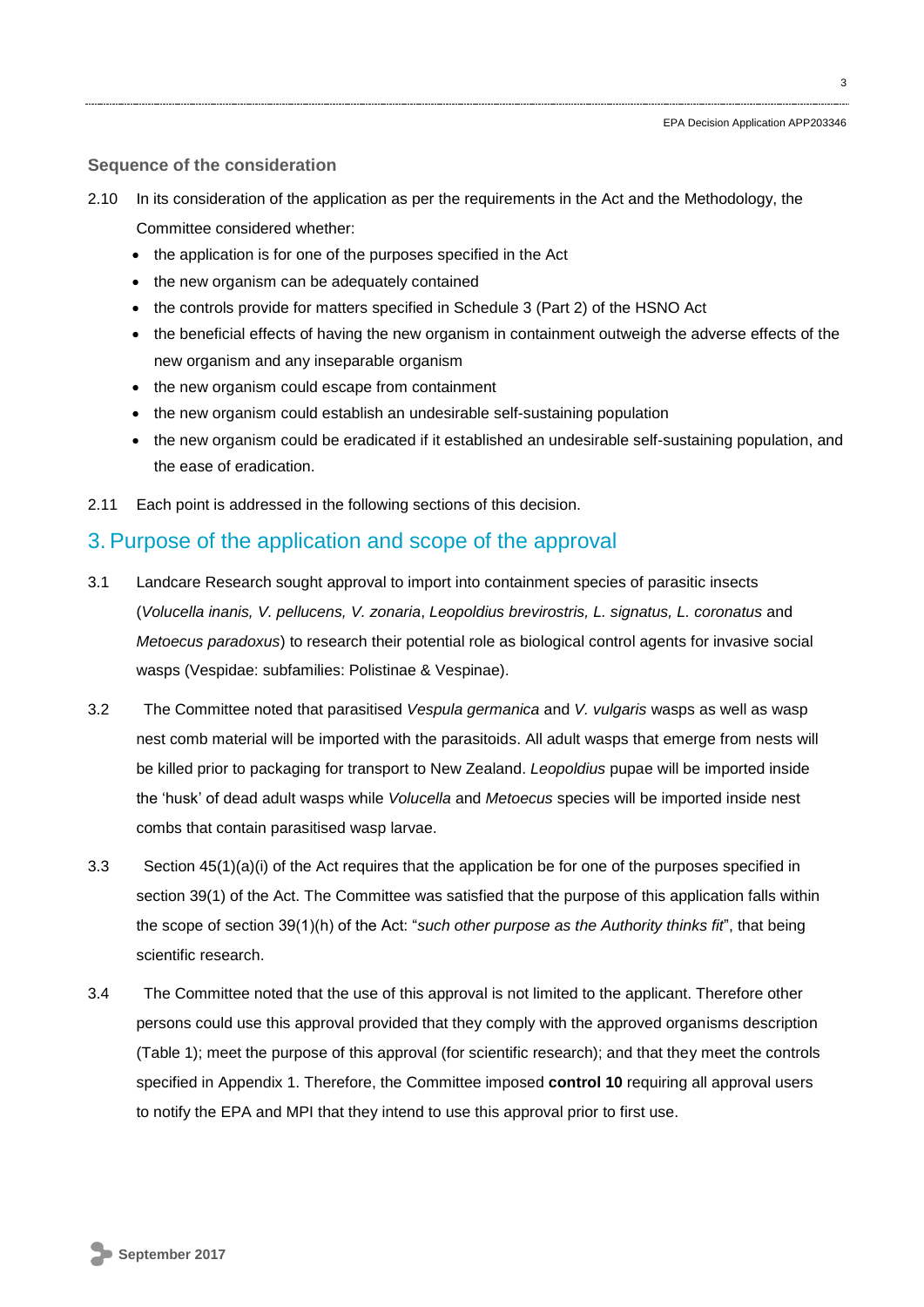## 4. Adequacy of the containment regime

- 4.1 Section 45(1)(a)(iii) of the Act requires that the Committee be satisfied that the new organisms can be adequately contained.
- 4.2 To evaluate the adequacy of containment, the Committee assessed the ability of the parasitoids to escape from containment by taking into account:
	- the biological characteristics of the flies and beetle that relate to containment
	- the containment regime
	- the potential pathways of escape from the containment facility.

## **Biological characteristics that relate to containment**

- 4.3 The organisms approved for importation into containment for scientific research are all harmless to humans. There are three fly species of the genus *Volucella*, three fly species of the genus *Leopoldius* and one beetle species *Metoecus paradoxus.* They will be imported with *Vespula vulgaris* and *V. germanica* material (dead adults or larvae and nest combs).
- 4.4 Females *Volucella* spp. lay eggs inside the nests of Vespid wasps. *V. inanis* larvae are flattened to fit between the wasp larvae and the nest comb and feed on the wasp brood. *V. pellucens* and *V. zonaria* are thought to be scavengers and/or opportunistic predators in wasp nests.
- 4.5 *Leopoldius* spp. larvae are endoparasites of adult social wasps. Females insert an egg inside their host's abdominal region where it will hatch and develop, killing the wasp.
- 4.6 The female beetle *Metoecus paradoxus* lays eggs on decaying wood. When a worker wasp collects wood pulp for nest construction a beetle larva would jump on the wasp and hitchhike to the nest to feed on wasp larvae.

## **The containment regime**

- 4.7 The Committee has determined the set of controls to be imposed by the EPA, and these are detailed in Appendix 1 of this decision.
- 4.8 The Committee noted that the controls are primarily outcome focused, specifying outcomes that must be achieved, rather than prescribing a set method by which the outcome must be achieved. However, all approval users are required to document the procedures that specify how the controls will be implemented and complied with, and the quality control measures that will be used to ensure those procedures are effective and complied with. Further, the approval user must operate the containment facility in compliance with that documentation as per **controls 3** and **4**.
- 4.9 The Committee was satisfied that the controls set out in Appendix 1 establish a containment regime that manages the risk of these parasitoids escaping from containment. The Committee was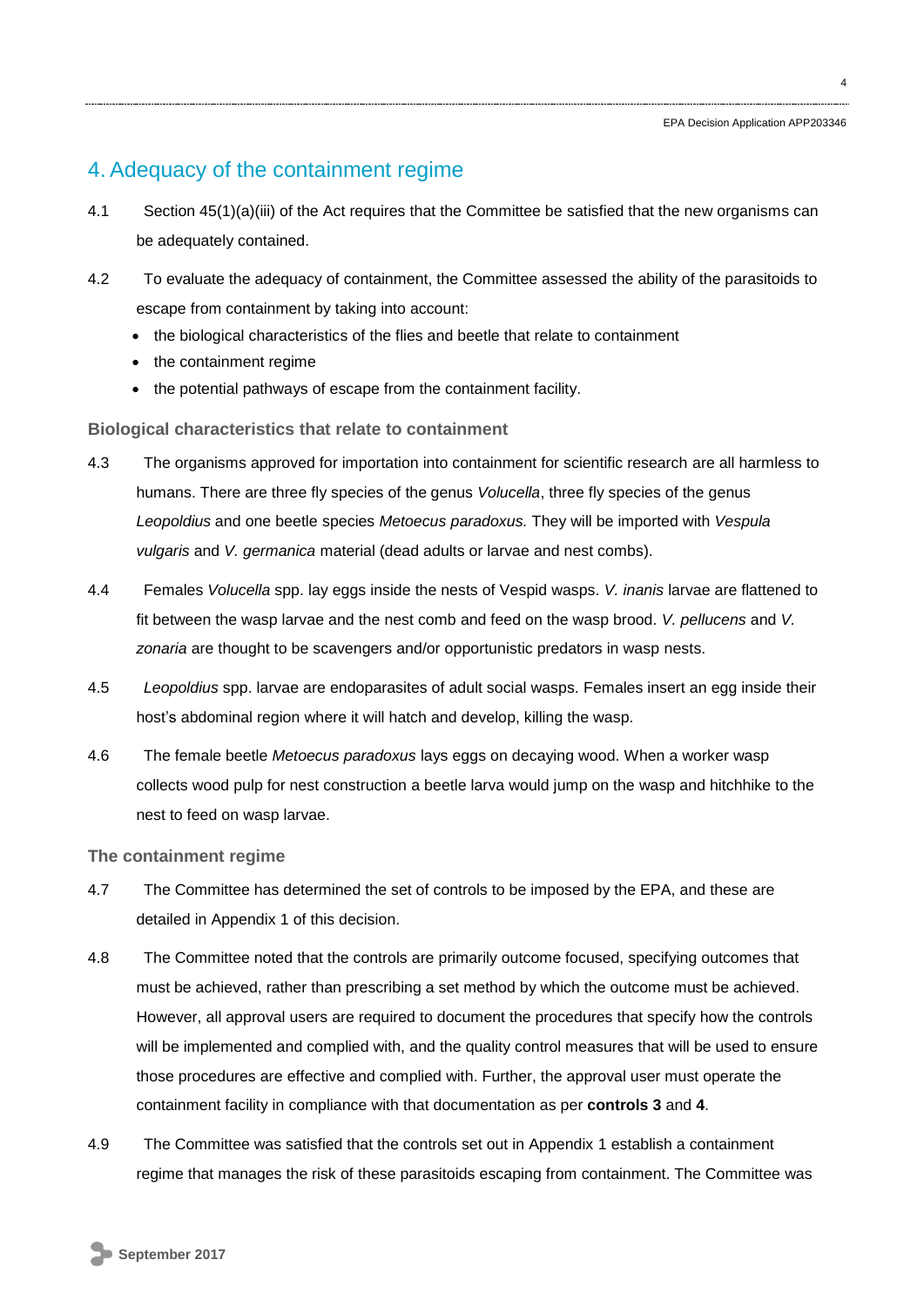satisfied that the containment regime provides for each of the applicable matters specified in Schedule 3 (Part 2) of the Act (*Matters to be addressed by containment controls for new organisms excluding genetically modified organisms*).

**The potential pathways for escape from containment** 

- 4.10 The Committee identified the potential pathways of escape from containment of parasitoid insect species of the genera *Volucella*, *Leopoldius,* and *Metoecus* and assessed these pathways against the containment regime (including the requirements of the controls in Appendix 1) and the biological characteristics relating to containment.
- 4.11 The following potential pathways of escape were identified by the Committee:
	- escape during movement within, to, or from containment facilities
	- escape via accidental or unobserved flight from containment facilities
	- escape via accidental, unintentional or deliberate removal by unauthorised persons
	- escape via accidental, unintentional or deliberate removal by research staff or other facility personnel
	- escape in waste or contaminated equipment
	- escape due to the presence of undesirable organisms (vermin)
	- escape via failure of containment regime through inadequate maintenance/upkeep of regime
	- escape via failure of containment regime following fire or natural disaster.
- 4.12 The Committee noted that the containment requirements (Appendix 1) include controls that address each of the identified pathways of escape. Those controls include specifications regarding moving the approved organism (**controls 8**, **12** and **13**), limiting access to the facility (**controls 14**-**16**), removing equipment and waste from the facility (**controls 17** and **18**), dealing with undesirable organisms (**control 19**), entering and exiting the containment facility (**control 7**), training of laboratory personnel and other people entering the facility (**control 20**), design, construction and maintenance of the facility (**control 5** and **6**), and monitoring and inspection of the containment measures (**controls 23** and **24**).
- 4.13 The Committee noted that approval users will need to demonstrate how they are meeting each control, including documenting the procedures that specify how they will meet the controls (**control 3**), and that they must operate in compliance with those documented procedures (**control 4**). The Committee also imposed **control 2** specifying the parties responsible for ensuring compliance with the controls, and **controls 9**-**11** specifying notifications to the EPA and MPI.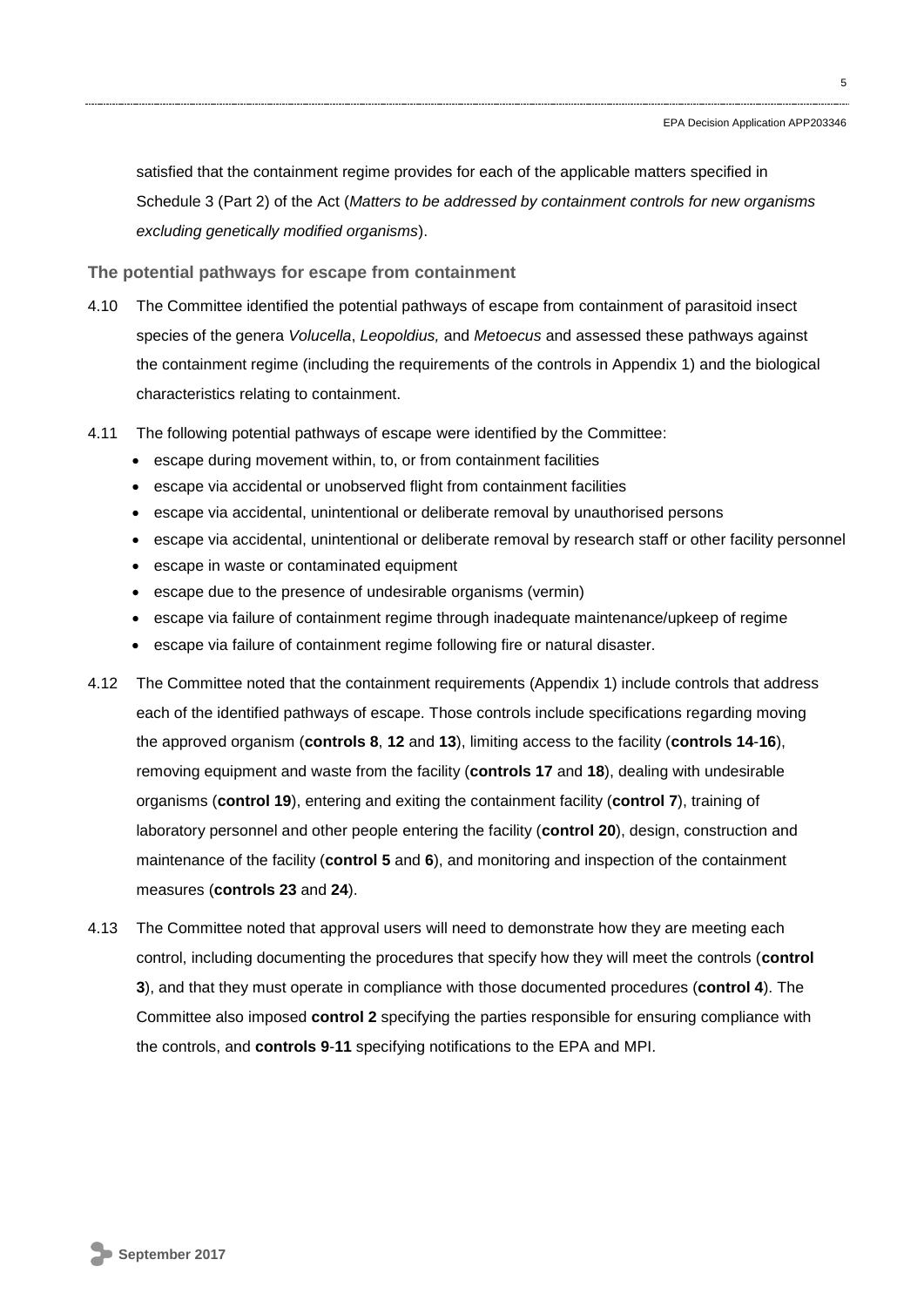#### **Conclusion on adequacy of the containment regime**

- 4.14 The Committee concluded that it is **highly improbable** that parasitoid insect species of the genera *Volucella*, *Leopoldius,* and *Metoecus.,* would be able to escape from containment, taking into account the:
	- biological characteristics that relate to containment.
	- potential pathways of escape from the containment facility.
	- containment regime and controls.
- 4.15 Overall, the Committee was satisfied that these parasitoid insects can be adequately contained.
- 4.16 In particular, the Committee considered that the controls imposed in Appendix 1 provide for each of the applicable matters specified in Schedule 3 (Part 2) of the Act (as required under section 45(2) of the Act).
- 4.17 Section 45(2) provides that an approval may include controls that provide for any other matters in order to give effect to the purpose of the Act. The Committee considered that no further additional controls are required to achieve the purpose of the Act, but imposed **controls 3**, **4**, **10** and **11** for administrative purposes and to enable MPI to measure compliance with the controls.

## 5. Ability of the organism to establish an undesirable self-sustaining population and ease of eradication

- 5.1 In accordance with sections 37 and 44 of the Act and clause 10(e)(f) of the Methodology, the Committee took into consideration the ability of the new organism to form an undesirable selfsustaining population should it escape containment, and the ease of eradication of such a population.
- 5.2 The Committee noted that in the highly improbable event of escape, it is possible that a selfsustaining population could establish, provided a gravid female escapes or sufficient numbers of male and female flies or beetles escape that could find one another to mate and locate a suitable host to parasitise and reproduce offspring.
- 5.3 The Committee noted the applicant will source the insects in the Northern Hemisphere. The Committee concluded that in the highly improbable event a breeding pair or gravid female escapes containment it would be unlikely they survive in the environment because they will not be synchronised to New Zealand climatic conditions
- 5.4 The Committee considered that, if such a population did establish, eradication might be possible if the flies and/or beetles established in a limited area, but this would likely require the use of an organophosphate insecticide to kill the escapee population of insects in the field. The Committee also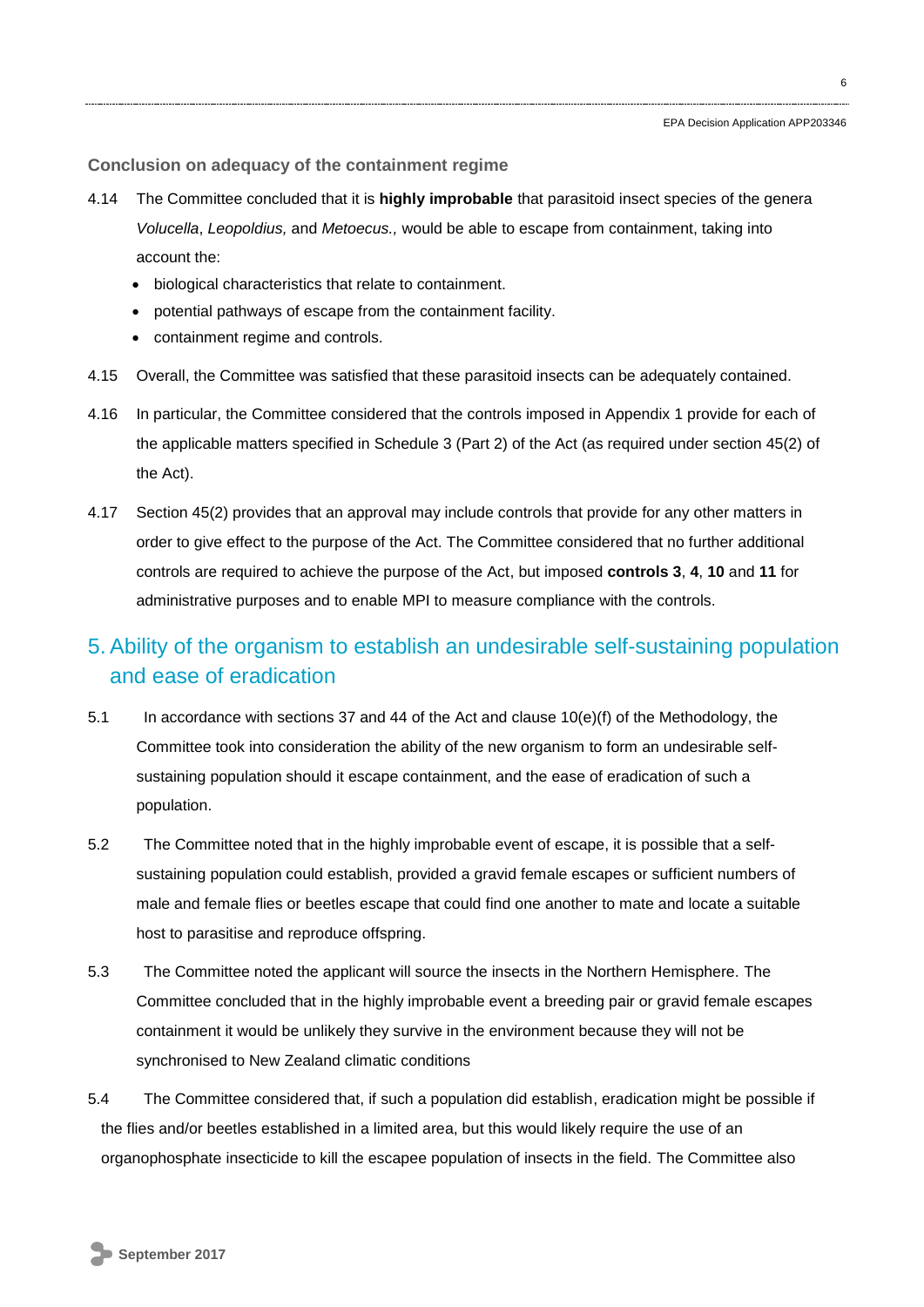noted that it would be difficult to identify the flies because they morphologically mimic wasp or bee species.

5.5 The Committee considered that in the highly improbable event of a breach of containment, all possible measures should be taken to either retrieve or eradicate the organisms as per **controls 21** and **22** (requirements for contingency plans).

## 6. Identification and assessment of potentially significant adverse and beneficial effects

- 6.1 The Committee is required by section  $45(1)(a)(ii)$  to take into account all the effects of the organisms and any inseparable organism, and consider whether the beneficial effects of having the organisms in containment outweigh the adverse effects of the organisms and any inseparable organism.
- 6.2 The organisms included in this approval are *Volucella inanis, V. pellucens, V. zonaria*, *Leopoldius brevirostris, L. signatus, L. coronatus* and *Metoecus paradoxus*.

**Potentially significant adverse effects of having parasitoid insect species of the genera**  *Volucella***,** *Leopoldius***, and** *Metoecus* **in containment.**

#### *Potentially significant adverse effects on the environment*

- 6.3 The potential for parasitoids in the genera *Volucella*, *Leopoldius,* and *Metoecus* to cause adverse effects on the environment is limited by the containment requirements of this approval. No potentially significant effects of having these insects in containment have been identified in relation to the environment.
- 6.4 The Committee noted that known members of flies in the genera *Volucella*, *Leopoldius* mainly target species in the order Hymenoptera. The beetle *Metoecus paradoxus* exhibits a higher degree of specificity, parasitising wasps in the family Vespidae (mainly *Vespula vulgaris*).
- 6.5 In the highly improbable event of escape from containment there is minimal likelihood for these insect species to cause adverse effects on the environment through parasitism of valued native or introduced species, or competition with valued native or introduced species. There are no native wasps in the family Vespidae in New Zealand. Furthermore, the applicant intends to undertake research to better understand the potential for these insects to act as biocontrol agents for invasive vespid wasp species that are present in New Zealand.
- 6.6 The Committee noted that the purpose of importing these potential biocontrol agents is to research their biology, including host range, to better understand their potential effects on the New Zealand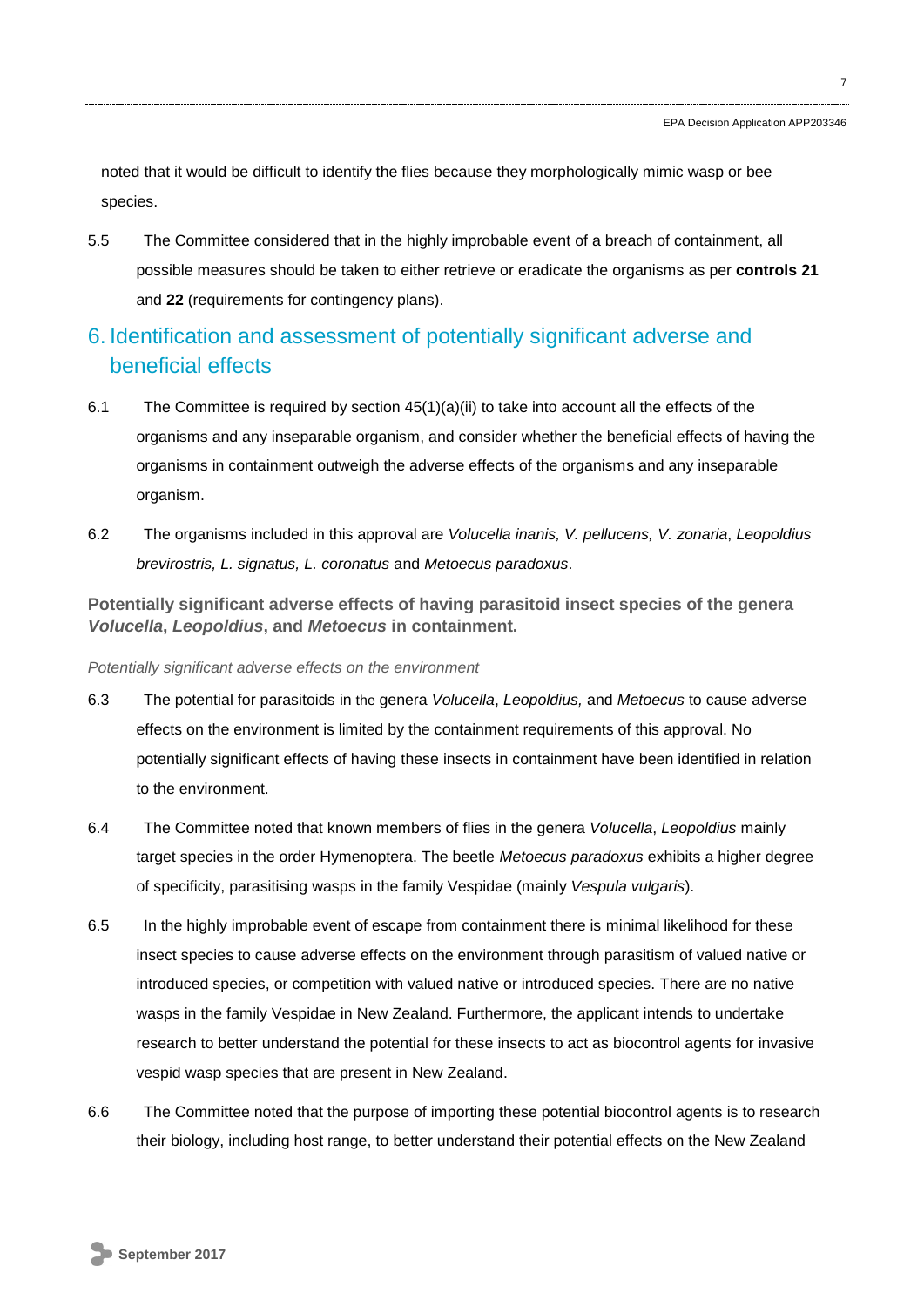environment. The outcome of this research will help the applicant to seek an approval to fully release a biocontrol agent for invasive wasps in the future.

#### *Potentially significant adverse effects on Māori culture and traditions*

6.7 The Committee did not identify any adverse effects on Māori and their culture and traditions with their ancestral lands, water, sites, waahi tapu, valued flora and fauna, and other taonga; as insects will be held within approved containment facilities which have structural requirements and operational procedures to prevent escape.

*Potentially significant adverse effects on human health and safety, on society and communities and on the market economy.*

- 6.8 Flies in the genera *Volucella* and *Leopoldius* as well as the beetle *Metoecus paradoxus* are not known to be allergenic or to sting humans. In addition, these parasitoid insect species will be held in containment, limiting potential exposure of members of the public. Research staff will be trained to handle the organisms and take any necessary precautions to prevent adverse effects.
- 6.9 No potentially significant adverse effects on human health and safety, on society and communities and on the market economy have been identified in relation to having these organisms in containment.

**Potentially significant benefits of having parasitoid insect species of the genera** *Volucella***,**  *Leopoldius***, and** *Metoecus* **in containment***.*

- 6.10 The applicant noted that social wasps are significant pests of many native insects in New Zealand. The identification of successful biocontrol agents would result in benefits for the apiculture industry, the environment and communities. The introduction of a biocontrol agent that is safe for use could reduce competition for food, increase biodiversity and increase enjoyment of the outdoors. The Committee further noted that the benefits from a biocontrol programme against social wasps would not eventuate directly from this approval, but recognised that the future benefits could not occur without completion of the research intended by Landcare Research.
- 6.11 The main benefit of having the flies from the genera *Volucella* and *Leopoldius*, and the beetle *Metoecus paradoxus,* in containment is the potential gain of new scientific knowledge relating to their biology and host range.

#### **Conclusion on the risks, costs and benefits**

6.12 After considering the relevant information, the Committee did not identify any potentially significant adverse effects from importing parasitoid insect species in the genera *Volucella* and *Leopoldius*, and the beetle *Metoecus paradoxus,* into containment. Therefore, the Committee considered that any adverse effects of the new organisms would be **negligible**.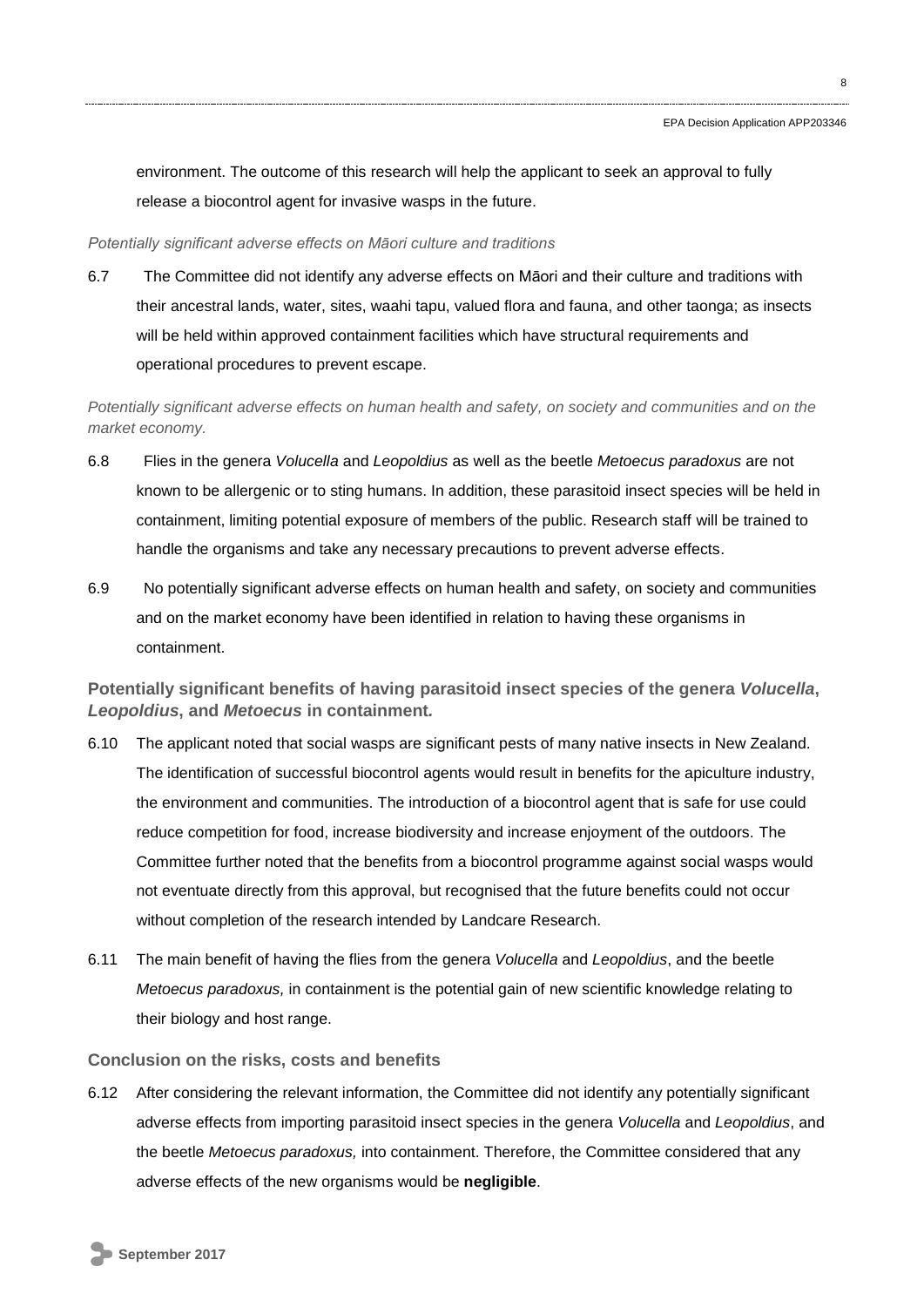6.13 After considering the relevant information, the Committee identified beneficial effects and considered that those beneficial effects would be **non-negligible**.

## 7. Evaluation and weighing of beneficial and adverse effects

- 7.1 The Committee considered that they had sufficient information to weigh the effects of the new organisms in containment.
- 7.2 The Committee concluded that the potential adverse effects of importing the new organisms into containment were **negligible,** and that the benefits were **non-negligible.**
- 7.3 Given that there were no adverse effects identified, consideration of whether the adverse effects may aggregate in order to assess any cumulative effects was not relevant.
- 7.4 The Committee took into account all the effects of the new organisms, and all the measures available for risk management, and concluded that it was evident that the beneficial effects outweigh the adverse effects.
- 7.5 Section 6(f) of the Act requires the Committee to take into account New Zealand's international obligations when determining this application. New Zealand has no obligations which are relevant to this approval.
- 7.6 The Committee, having considered all the effects of the new organisms in containment and the effects of any inseparable organism, and the matters outlined in section 45 of the Act, concluded that:
	- the application is for one of the purposes specified in section 39(1)
	- the beneficial effects outweigh the adverse effects of the new organism and any inseparable organism
	- the approved organisms can be adequately contained.

## 8. Achieving the purpose of the Act

- 8.1 The purpose of the Act is to protect the environment, and the health and safety of people and communities, by preventing or managing the adverse effects of hazardous substances and new organisms (section 4 of the Act).
- 8.2 In order to achieve the purpose of the Act, when considering the application the Committee recognised and provided for the following principles of the Act (section 5):
	- the safeguarding of the life-supporting capacity of air, water, soil and ecosystems
	- the maintenance and enhancement of the capacity of people and communities to provide for their own economic, social and cultural well-being and for the reasonably foreseeable needs of future generations.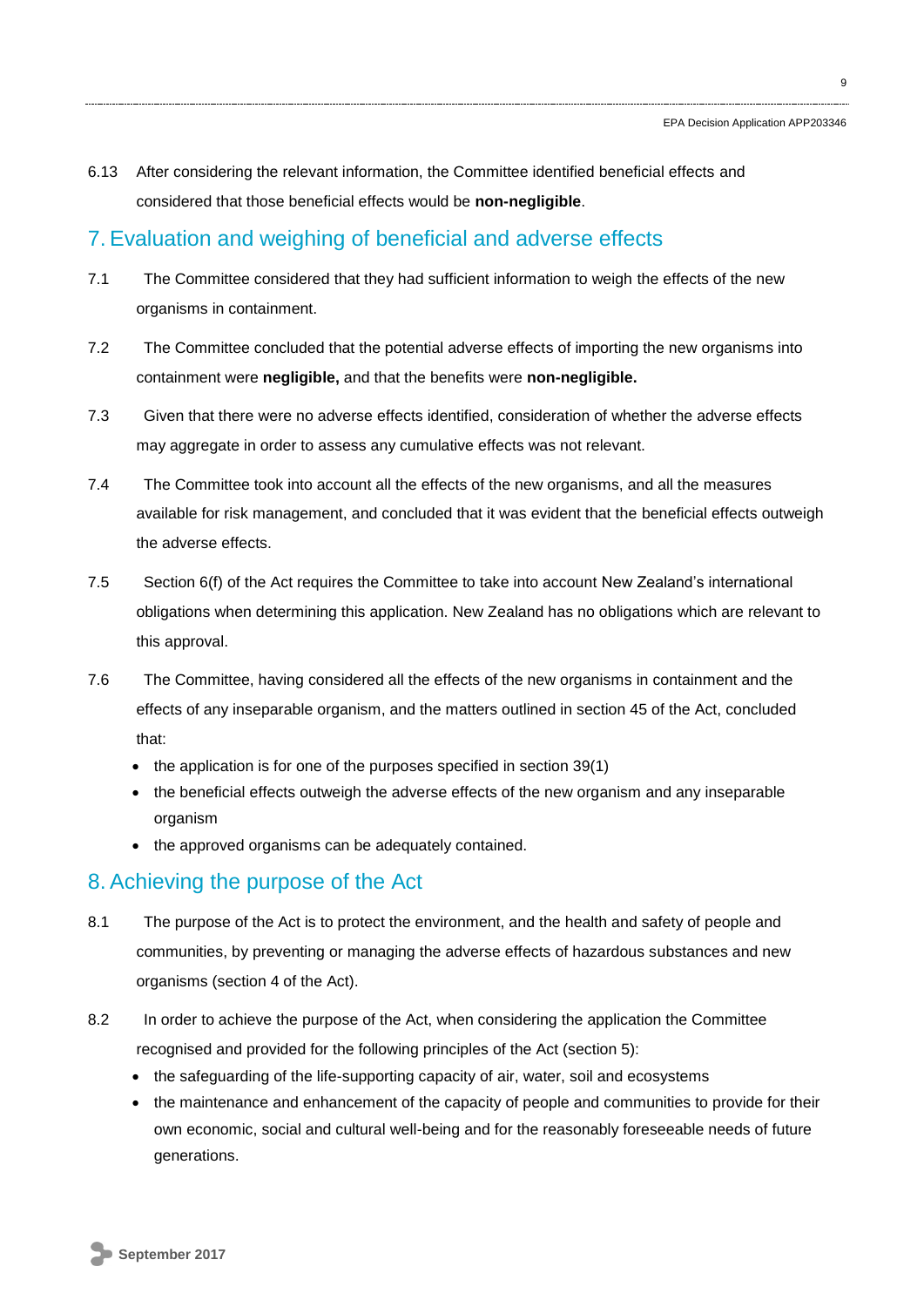- 8.3 The Committee took into account the following matters when considering the application in order to achieve the purpose of the Act (sections 6, 7 and 8 of the Act):
	- the sustainability of all native and valued introduced flora and fauna
	- the intrinsic value of ecosystems
	- public health
	- the relationship of Māori and their culture and traditions with their ancestral lands, water, sites, waahi tapu, valued flora and fauna, and other taonga
	- the economic and related benefits and costs of using a particular hazardous substance or new organism
	- New Zealand's international obligations
	- the need for caution in managing adverse effects where there is scientific and technical uncertainty about those effects
	- the principles of the Treaty of Waitangi (Te Tiriti o Waitangi).
- 8.4 The Committee was satisfied that this decision is consistent with the purpose of the Act and the above principles and matters.

## 9. Decision

- 9.1 After reviewing all of the information contained in the application, the Committee was satisfied that the application met the requirements of section 40 of the Act.
- 9.2 The Committee considered that the threshold for approval under section 45 of the Act has been met. It was satisfied that the organisms can be adequately contained and that the beneficial effects of the organisms outweigh the adverse effects of the organisms, taking into account all of the following:
	- all the effects of the organisms and any inseparable organism
	- the matters in section 37, 44, and 45, and Schedule 3 (Part 2) of the Act
	- the relevant matters in Part 2 of the Act
	- the Methodology.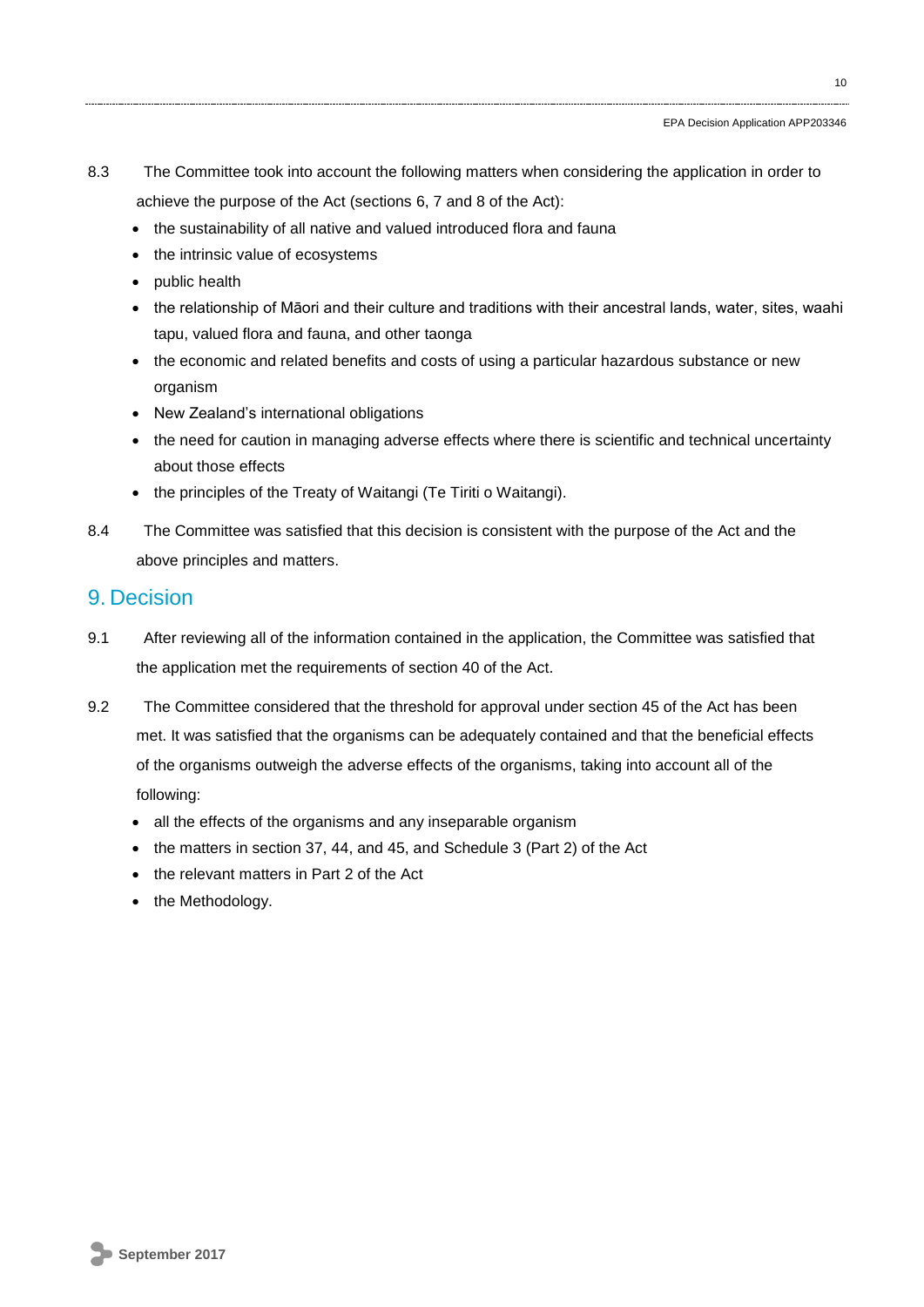9.3 The Committee decided to exercise its discretion and **approve** the import into containment of parasitoid insect species in the genera *Volucella*, *Leopoldius*, and *Metoecus* under section 45(1)(a) of the Act. The Committee noted that in accordance with section 45(2) of the Act, the approval has been granted with controls.



**Dr John Taylor Chair Decision Making Committee Environmental Protection Authority**

**06 September 2017**

Table 1: Approval number for the new organism in application APP203346

| Organism                | <b>Approval code</b> |
|-------------------------|----------------------|
| Volucella inanis        | NOC100193            |
| Volucella pellucens     | NOC100194            |
| Volucella zonaria       | NOC100195            |
| Leopoldius brevirostris | NOC100196            |
| Leopoldius signatus     | NOC100197            |
| Leopoldius coronatus    | NOC100198            |
| Metoecus paradoxus      | NOC100199            |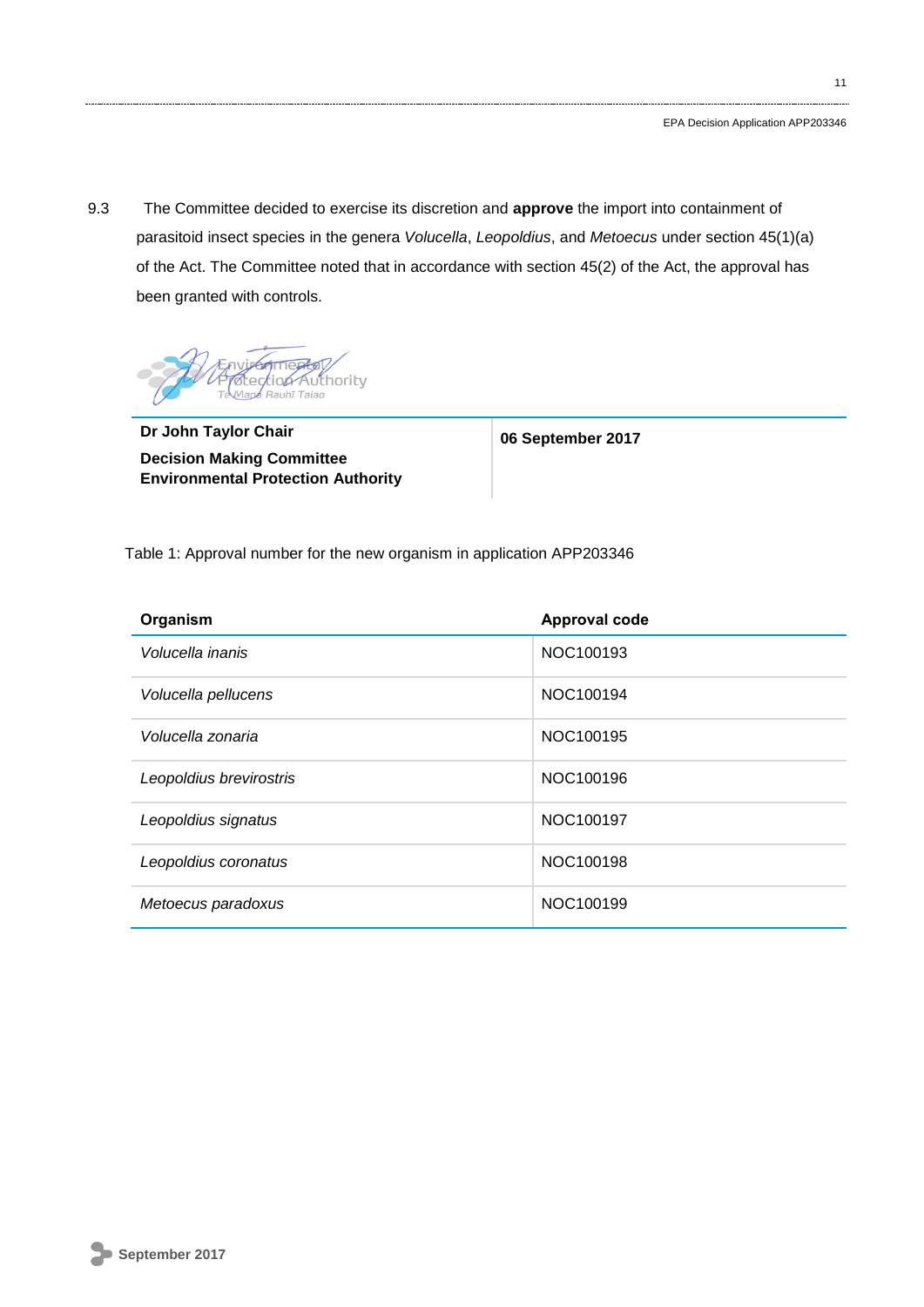## Appendix One: Proposed controls used for risk assessment

*Any person importing the approved organism under the approval granted by this decision (each referred to as the approval holder) must ensure compliance with the controls set out below in respect of any activity they carry out under this approval in a containment facility under their control.*

*Requirement for the containment of approved organisms*

1. The approved organism(s) must be contained.

## *Requirements for accountability for compliance with controls*

2. The organisation, entity or person(s) responsible for the ownership, control and management of the containment facility where the approved organisms are held (including Board members and/or directors) must ensure compliance with the controls of this approval.

## *Requirement to specify how controls will be met*

- 3. Procedures that specify how the controls will be implemented and complied with must be documented, and these procedures must be reviewed at least annually to ensure they:
	- a) are effective in maintaining containment and achieving their purpose,
	- b) reflect any relevant changes in the facility and its operation, and
	- c) incorporate any improvements to best practice.
- 4. The containment facility must be operated in compliance with the documentation specified in control 3.

### *Requirements for the containment regime*

- 5. The containment facility where the approved organisms will be held must be clearly defined, described, and documented, including the location and boundaries.
- 6. The containment facility must be designed, constructed, managed, and maintained to prevent the approved organism(s) from escaping.
- 7. Persons entering and exiting the containment facility must do so in a way that does not adversely affect containment of the approved organism(s).
- 8. The approved organism(s) must be identifiable as a new organism and be able to be linked to the relevant HSNO Act approval.

### *Requirements for notification to the EPA and/or MPI*

- 9. Notification must be given to MPI of any intended movement of approved organisms outside of the facility, or any proposed modification to the containment regime which may affect the integrity of containment of the approved organism(s), before the actions are undertaken.
- 10. The EPA and MPI must be notified in writing before this HSNO Act approval is used for the first time.
- 11. MPI must be notified as soon as possible, and within 24 hours, of any escape and/or breach of containment and the actions taken in response to that incident.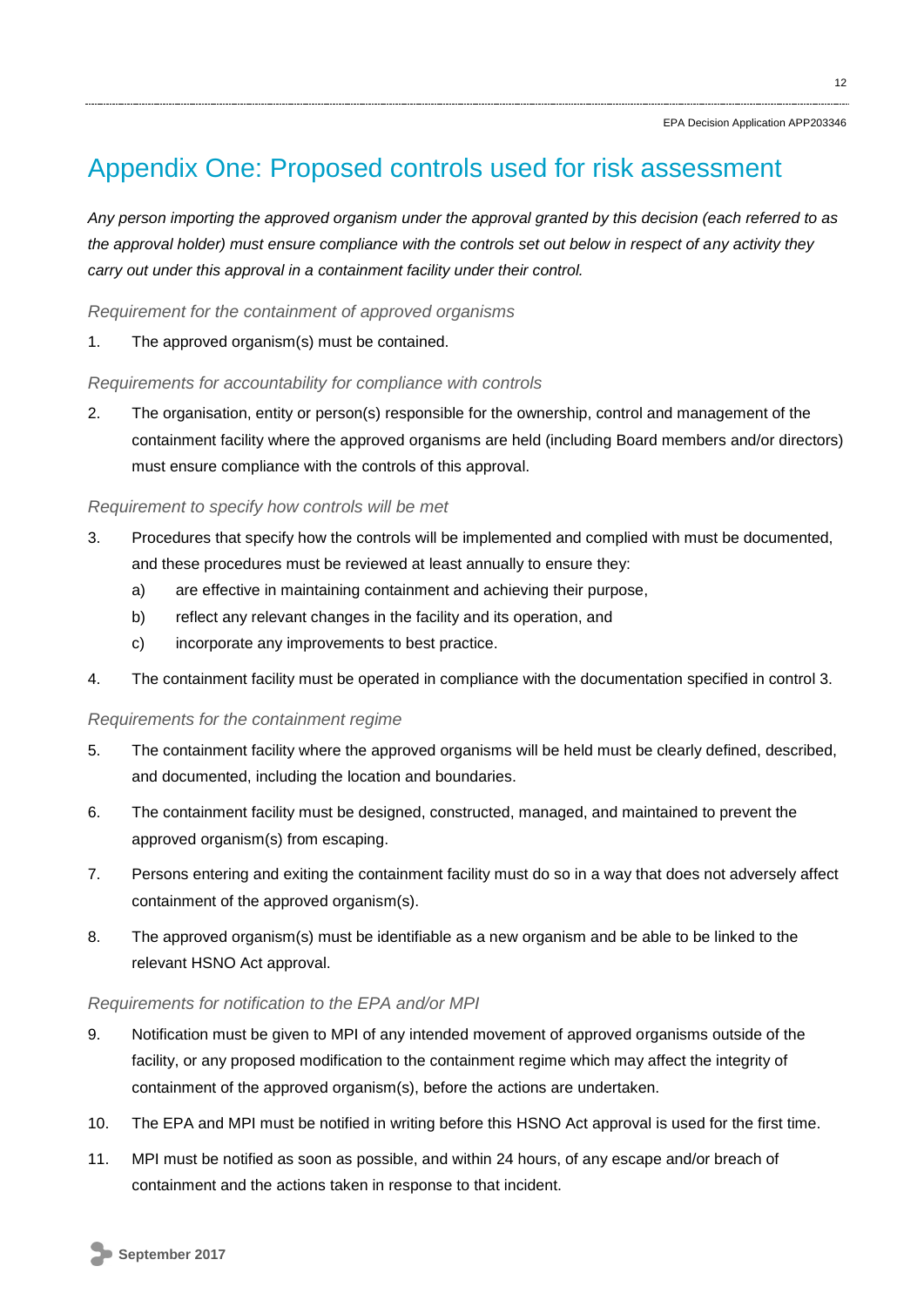### *Requirements for moving approved organisms*

- 12. The approved organism(s) must be contained during movement within or to the containment facility.
- 13. When being moved outside of a containment facility, within New Zealand, the approved organism(s) must be accompanied by documentation stating the:
	- a) Identity of the approved organism(s)
	- b) Containment requirements
	- c) Details of the sender
	- d) Details of the receiving facility.

## *Requirements to limit access to the containment facility*

- 14. Unauthorised persons must be excluded from the containment facility.
- 15. All containment facility entrances must be clearly identified including specifying who has the right of access.
- 16. The number and location of entrances to the containment facility where the approved organism(s) are held must be identified and documented.

## *Requirements for removing equipment and waste from the containment facility*

- 17. Any waste (including biological material) that may harbour the approved organism(s), or heritable material from the approved organism, must be treated to ensure that the approved organism or any heritable material is killed prior to disposal.
- 18. Any equipment, that may harbour the approved organism(s) or heritable material from the approved organism, must be treated to ensure that the approved organism or any heritable material is killed prior to the equipment being used for another purpose or being removed from the containment facility.

## *Requirement for dealing with undesirable organisms*

19. The containment facility must be secured and monitored to ensure the exclusion of undesirable organisms that might compromise the containment of the approved organism(s).Requirements for instruction and training.

### *Requirements for instruction and training*

20. Any person (including contractors, staff, students, visitors, and volunteers) entering the containment facility must have received sufficient instruction on the containment regime to enable the person to meet their responsibilities in relation to containment.

### *Requirements for contingency plans*

21. There must be a documented contingency plan for each approved organism held in the containment facility.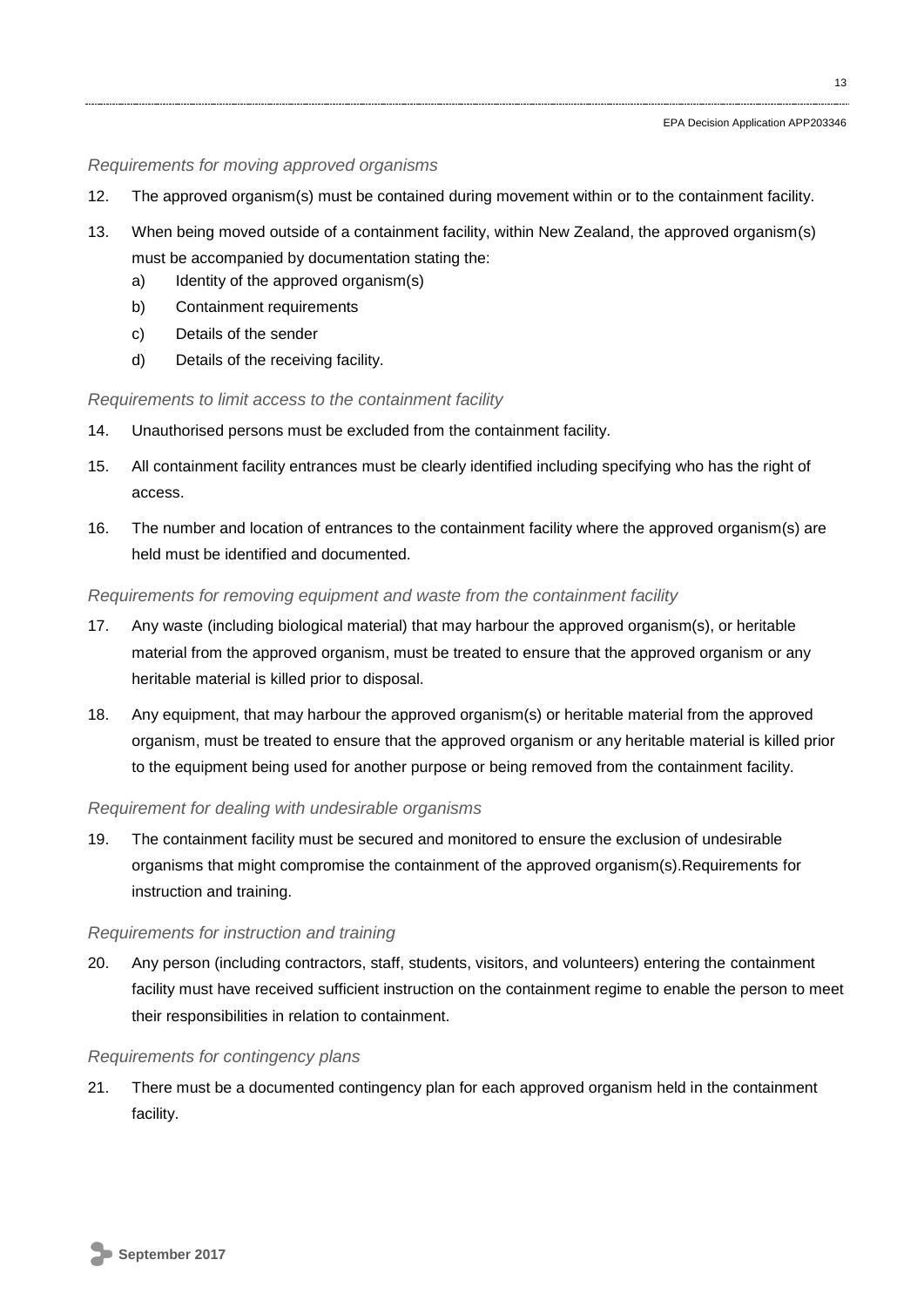22. The contingency plan must be implemented immediately if there is any reason to believe that an approved organism has escaped or been released from the containment facility, or any other breach of containment has occurred.

#### *Requirements for internal inspections and monitoring*

- 23. To ensure containment is being achieved, containment measures must be:
	- a) Inspected, monitored and reviewed as appropriate
	- b) Inspected as soon as possible after any event that could compromise the containment regime, such as an Act of God (such as flood, earthquake) or any unauthorised attempt to enter the containment facility.
- 24. Any remedial requirements identified under control 23, or by any other means, must be actioned as soon as possible.

## Interpretation

In these controls, unless the context otherwise requires, the words below have the stated meaning:

| approved<br>organism    | New organisms approved under application APP203346.                                                                                                                                                                                                                                                                                                                                                       |
|-------------------------|-----------------------------------------------------------------------------------------------------------------------------------------------------------------------------------------------------------------------------------------------------------------------------------------------------------------------------------------------------------------------------------------------------------|
| authorised person       | Authorised persons are those identified in the containment facility documentation as<br>being allowed to be in the containment facility or any part thereof.                                                                                                                                                                                                                                              |
| breach                  | Escape of organism(s), unauthorised entry to the facility and/or the structural<br>integrity of the facility being compromised.                                                                                                                                                                                                                                                                           |
| containment             | Restricting an organism to a secure location or facility to prevent escape (section 2<br>of the HSNO Act).                                                                                                                                                                                                                                                                                                |
| containment<br>facility | A place approved by MPI in accordance with section 39 of the Biosecurity Act 1993,<br>for holding approved organisms.                                                                                                                                                                                                                                                                                     |
| contingency plan        | A plan devised for a specific situation where things could go wrong, for example<br>escape of an approved organism. It contains information, tasks and procedures that<br>are necessary for timely decision-making and response to an unexpected event, or<br>situation where the preferred plan fails.                                                                                                   |
| controls                | Any obligations or restrictions imposed on any approved organism, or on any person<br>in relation to any approved organism, by the HSNO Act, or any regulations, rules,<br>codes, or other documents made in accordance with the provisions of this or any<br>other Act for the purposes of controlling the adverse effects of that organism on<br>people or the environment (section 2 of the HSNO Act). |
| disposal                | The action or process of discarding or getting rid of something, including but not<br>limited to burial, incineration, or placing in the general waste.<br>[Excludes the act of transferring to another containment facility under section 29 of<br>the Biosecurity Act]                                                                                                                                  |
| documentation           | Written or electronic records (including manuals, lists, diagrams, maps, policies,<br>procedures, plans and protocols, records of training, access).                                                                                                                                                                                                                                                      |